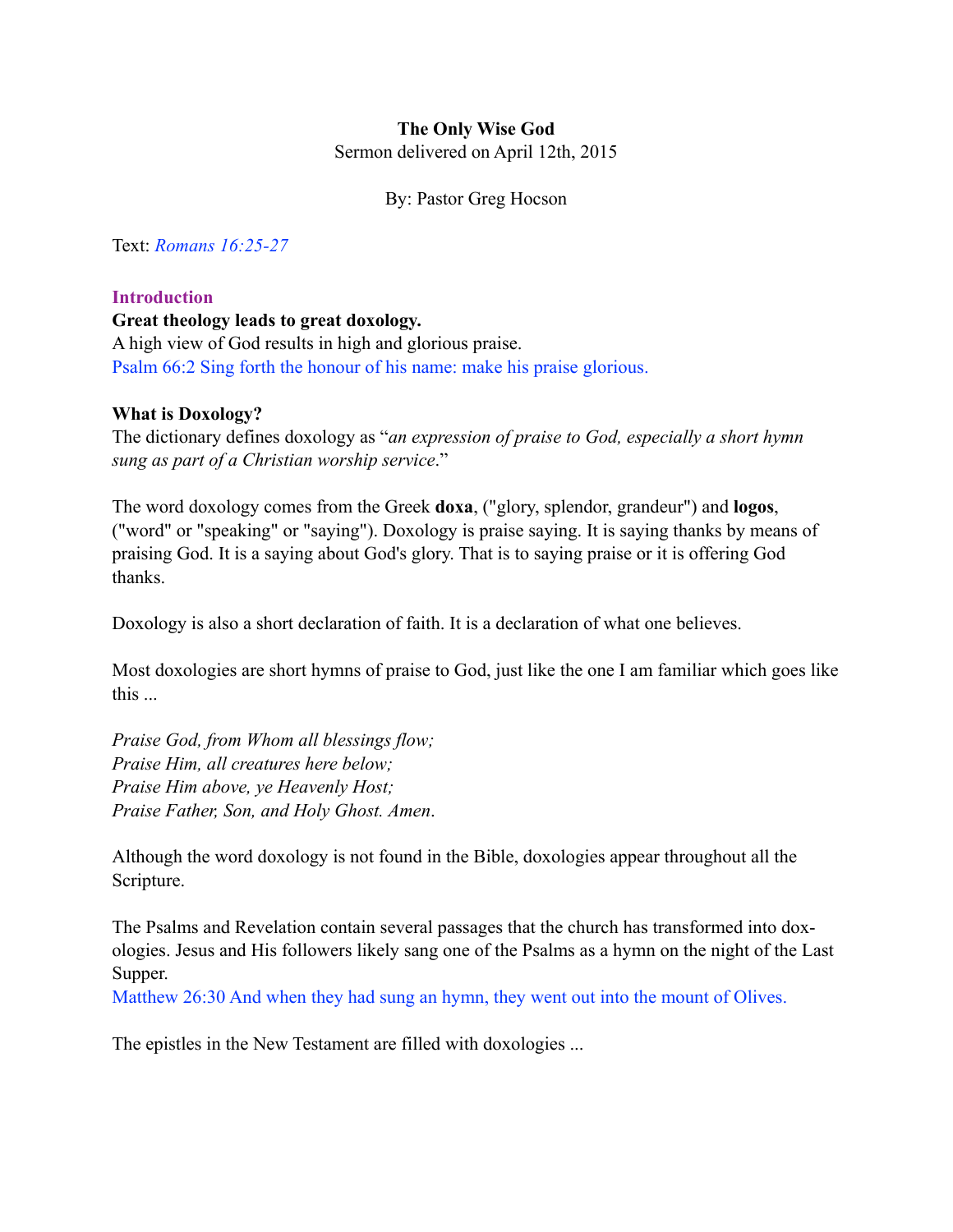Ephesians 3:20 Now unto him that is able to do exceeding abundantly above all that we ask or think, according to the power that worketh in us, 21: Unto him be glory in the church by Christ Jesus throughout all ages, world without end. Amen.

Jude 1:24 Now unto him that is able to keep you from falling, and to present you faultless before the presence of his glory with exceeding joy, 25: To the only wise God our Saviour, be glory and majesty, dominion and power, both now and ever. Amen.

Now that we know what a doxology is, I pray that we will practice it in our own personal lives and experience.

Our text this morning is a doxology. In this doxology, Paul focuses on one attribute of God, namely, His wisdom.

Romans 16:25 Now to him that is of power (able) to stablish (strengthen) you according to my gospel, and the preaching of Jesus Christ, according to the revelation of the mystery, which was kept secret since the world began, 26: But now is made manifest, and by the scriptures of the prophets, according to the commandment of the everlasting God, made known to all nations for the obedience of faith: 27: To God only wise, be glory through Jesus Christ for ever. Amen.

Today, I want to speak with you about the unsearchable wisdom of God. My prayer is, as we contemplate on God's unsearchable wisdom, we would see how glorious our God is and that we would see Him more clearly, love Him more dearly, serve Him more faithfully, trust Him more fully, obey Him more consistently - and at the end of the day and our lives, this Doxology would be a reality in our lives.

27: To God only wise, be glory through Jesus Christ for ever. Amen.

#### **I - There is only one God**

There are three instances in the Bible where you will find this expression, "The only wise God." Romans 16:27 **To God only wise**, be glory through Jesus Christ for ever. Amen.

1 Timothy 1:17 Now unto the King eternal, immortal, invisible, **the only wise God**, be honour and glory for ever and ever. Amen.

Jude 1:24 Now unto him that is able to keep you from falling, and to present you faultless before the presence of his glory with exceeding joy, 25: **To the only wise God** our Saviour, be glory and majesty, dominion and power, both now and ever. Amen.

This expression simply means there is only one God, which is a clear teaching in the Scripture.

Exodus 20:1 And God spake all these words, saying, 2: I am the LORD thy God, which have brought thee out of the land of Egypt, out of the house of bondage. 3: **Thou shalt have no other gods before me**. 4: Thou shalt not make unto thee any graven image, or any likeness of any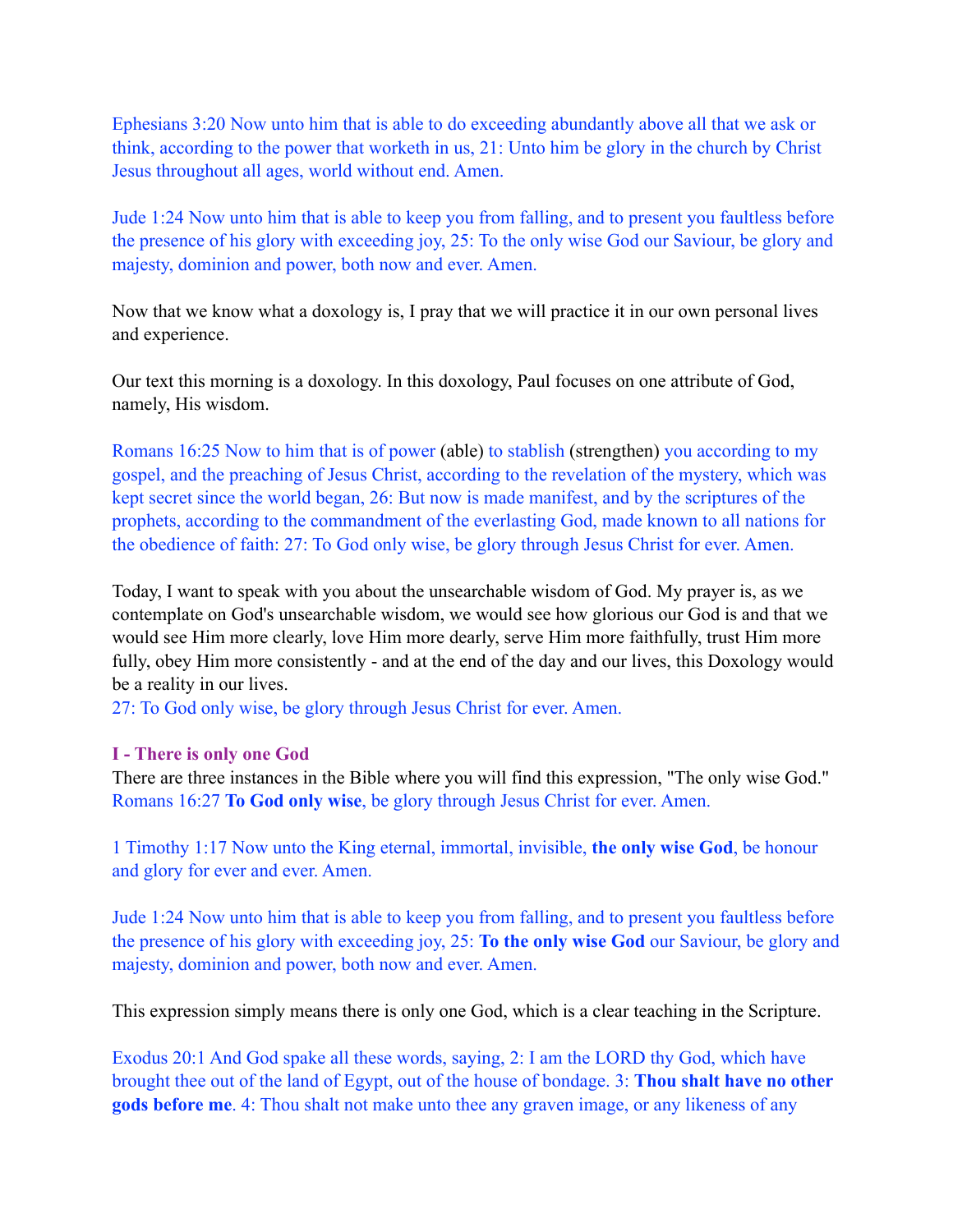thing that is in heaven above, or that is in the earth beneath, or that is in the water under the earth. 5: **Thou shalt not bow down thyself to them**, nor serve them: for I the LORD thy God am a jealous God, visiting the iniquity of the fathers upon the children unto the third and fourth generation of them that hate me;

1 Timothy 2:5 For **there is one God**, and one mediator between God and men, the man Christ Jesus; 6: Who gave himself a ransom for all, to be testified in due time.

1 Corinthians 8:5 For though there be that are called gods, whether in heaven or in earth, (as there be gods many, and lords many,) 6: But to us **there is but one God**, the Father, of whom are all things.

Ephesians 4:3 Endeavouring to keep the unity of the Spirit in the bond of peace. 4: There is one body, and one Spirit, even as ye are called in one hope of your calling; 5: One Lord, one faith, one baptism, 6: **One God** and Father of all, who is above all, and through all, and in you all.

#### **II - This one God is wise**

Romans 16:27 **To God only wise**, be glory through Jesus Christ for ever. Amen. There is only one God and this one God is wise.

#### **1. God alone is wise**

God is wise in Himself, and all the shining wisdom of men or angels is but a reflection of that uncreated effulgence which streams from the throne of the Majesty in the heavens. Daniel 2:19 Then was the secret revealed unto Daniel in a night vision. Then Daniel blessed the God of heaven. 20: Daniel answered and said, **Blessed be the name of God for ever and ever: for wisdom and might are his**:

The believing man responds to this, and to the angelic chant, ...

Revelation 7:9 After this I beheld, and, lo, a great multitude, which no man could number, of all nations, and kindreds, and people, and tongues, stood before the throne, and before the Lamb, clothed with white robes, and palms in their hands; 10: And cried with a loud voice, saying, Salvation to our God which sitteth upon the throne, and unto the Lamb. 11: And all the angels stood round about the throne, and about the elders and the four beasts, and fell before the throne on their faces, and worshipped God, 12: Saying, Amen: Blessing, and glory, and **wisdom**, and thanksgiving, and honour, and power, and might, be unto our God for ever and ever. Amen.

#### **2. God is "all-wise"**

God is wise in all things. Men may be wise in some things, and not in others; but God is wise in everything.

#### **3. God is infinitely wise**

Psalm 147:5 Great is our Lord, and of great power: **his understanding is infinite**. There is no limit to His understanding.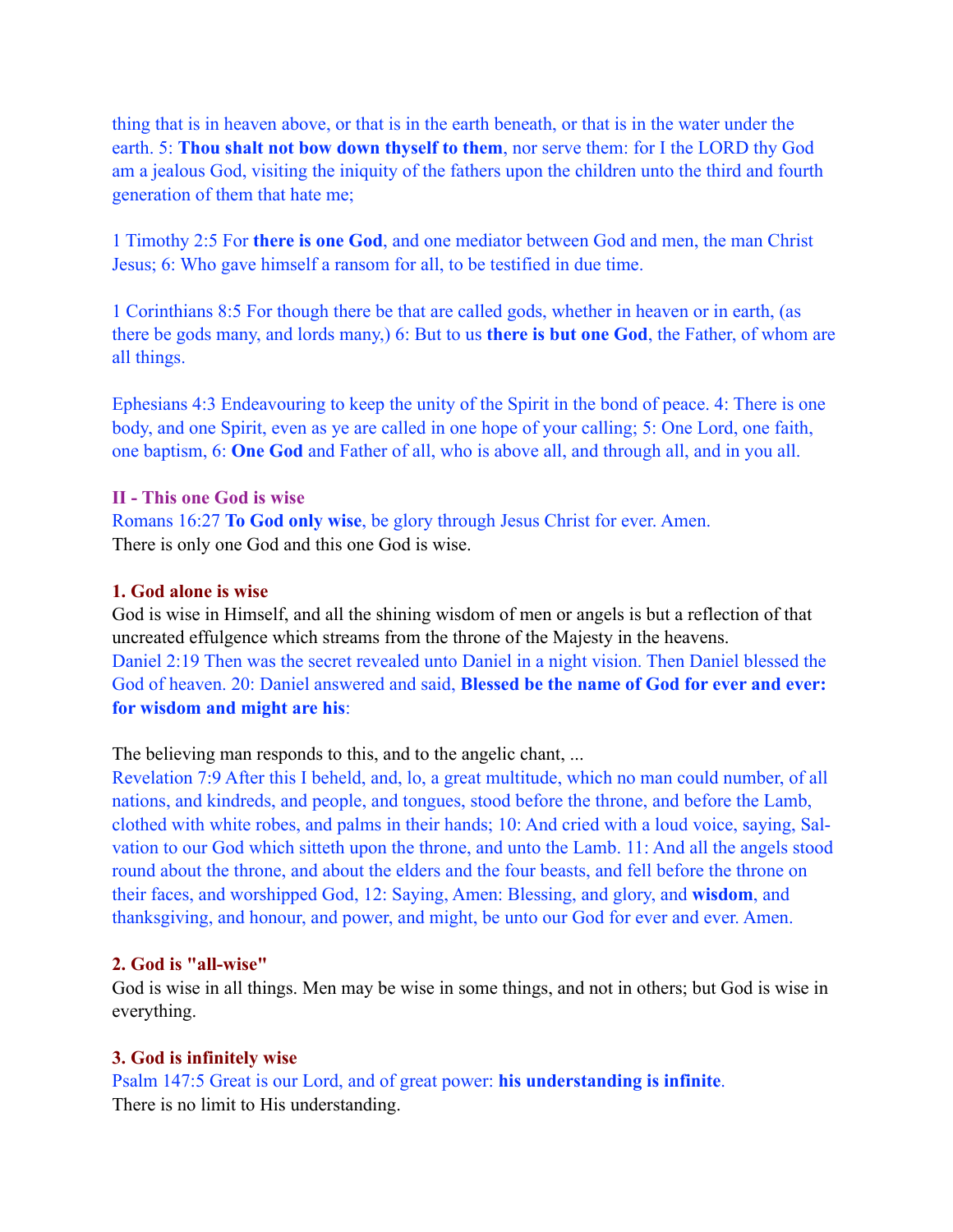Isaiah 40:28 Hast thou not known? hast thou not heard, that the everlasting God, the LORD, the Creator of the ends of the earth, fainteth not, neither is weary? **there is no searching of his understanding**.

The Creator of all the earth never grows weak or weary. No one can measure the depths of his understanding.

Paul in his letter to the Romans said this ...

Romans 11:33 O the depth of the riches both of the wisdom and knowledge of God! how unsearchable are his judgments, and his ways past finding out!

The wisdom of God is very deep! You cannot get to the bottom of it. It is unfathomable.

## **4. God is the source of wisdom**

Proverbs 2:6 For the LORD giveth wisdom: out of his mouth cometh knowledge and understanding.

He is the source and fountain of wisdom.

Daniel 2:21 And he changeth the times and the seasons: he removeth kings, and setteth up kings: **he giveth wisdom unto the wise, and knowledge to them that know understanding**: 22: He revealeth the deep and secret things: he knoweth what is in the darkness, and the light dwelleth with him. 23: I thank thee, and praise thee, O **thou God of my fathers, who hast given me wisdom and might**, and hast made known unto me now what we desired of thee: for thou hast now made known unto us the king's matter.

All the wisdom the angels have, all that Adam had, all that Solomon, the wisest of men, had, originated from God. Wisdom is the gift of God; and particularly, the highest and best of wisdom, spiritual wisdom, wisdom in the hidden part, the fear of God in the soul of man, is what God puts there.

James 1:5 If any of you lack wisdom, let him ask of God, that giveth to all men liberally, and upbraideth not; and it shall be given him.

God gives to all men who ask in faith, generously and without reproach.

## **III - What is Wisdom?**

## **Wisdom is not knowledge**

It is not the same as knowledge. Wisdom is different from knowledge. Wisdom is not smartness. There are plenty of people who are smart but not wise. There are plenty of people who are knowledgeable and highly educated but are not wise.

Though wisdom is not knowledge it assumes knowledge. **One cannot exercise wisdom without knowledge**. Wisdom is based upon knowledge. Wisdom cannot exist without a knowledge of all the facts pertinent to any purpose or plan.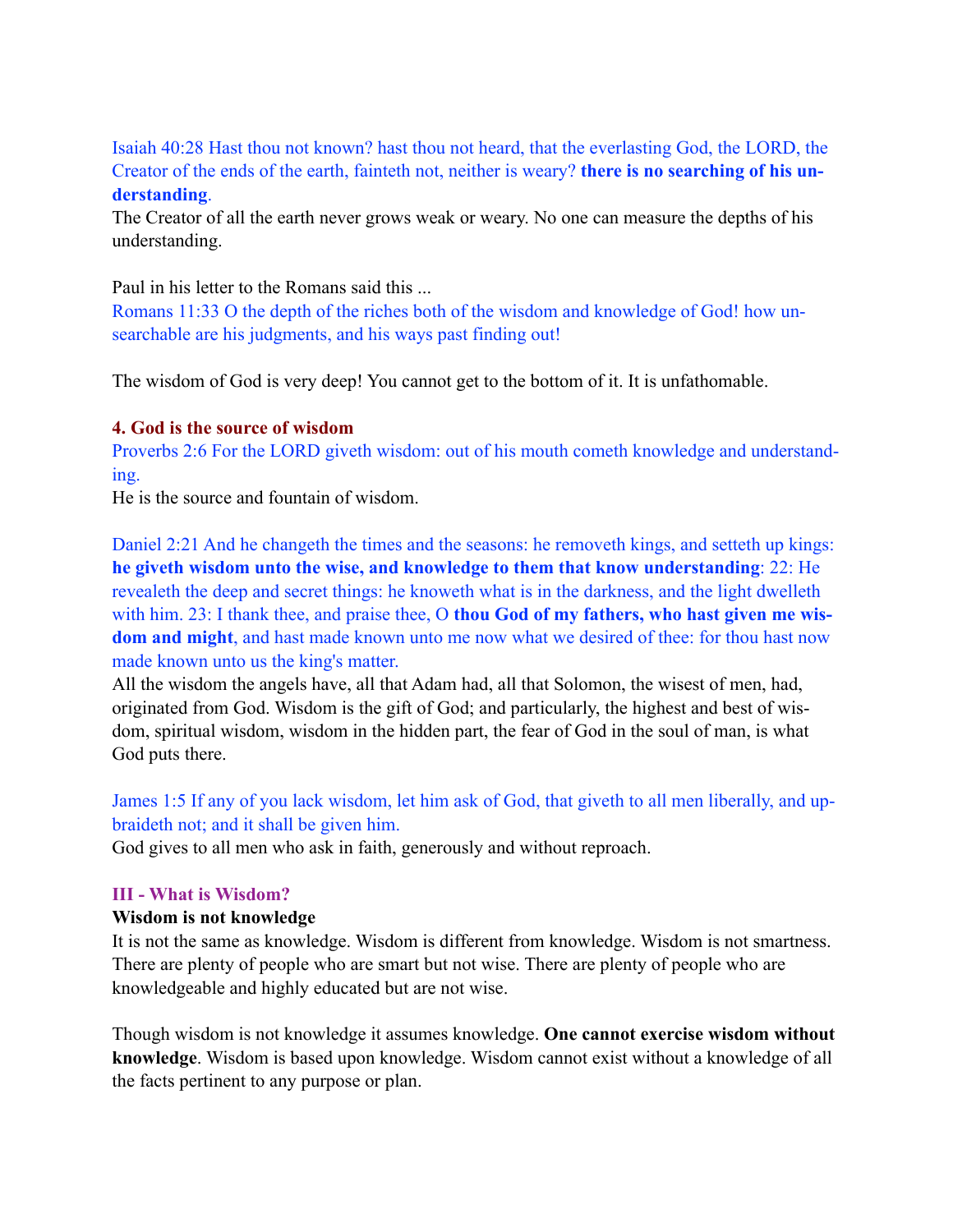The God who is all-wise is also the God who is all-knowing

**Wisdom** is the ability to choose the best possible end, and to choose the best possible means of achieving that end. It is the power to see and to choose, the best and highest goal, together with the best way to attaining it.

Such wisdom is shown to us in the great acts and works of God ...

# **1. In His work of creation**

Proverbs 3:19 The LORD by wisdom hath founded the earth; by understanding hath he established the heavens. 20: By his knowledge the depths are broken up, and the clouds drop down the dew.

The LORD laid the earth's foundations and set the heavens in place, by wisdom and understanding.

Psalm 104:24 O LORD, how manifold are thy works! in wisdom hast thou made them all: the earth is full of thy riches.

How great in number are the works of the LORD! In wisdom He made them all.

They are not only many in number but many in variety. His work is so manifold that it would take eternity to talked about them. Let's look at some of them.

Heavenly bodies, moon, stars, planets, galaxies; mountains, valleys, plains, dessert; lakes, river, ocean; snow, rain, hail, clouds; plants and trees, flowers, fruits; animals, insects; fish and sea creatures; sounds, colors, taste, emotions, etc.

Psalm 104:24 O LORD, how manifold are thy works! in wisdom hast thou made them all: the earth is full of thy riches.

Jeremiah 10:11 Thus shall ye say unto them, **The gods that have not made the heavens and the earth**, even they shall perish from the earth, and from under these heavens. 12: **He (God) hath made the earth** by his power, **he hath established the world by his wisdom**, and hath stretched out the heavens by his discretion.

God made the universe and everything in it. He exercised great wisdom when He made all. Creation is display of His wisdom.

But we see His wisdom in the crown of all His creation - **man**.

# **a. The Human Eye**

The human eye is super complicated. The eye has 40,000,000 nerve endings, the focusing muscles move an estimated 100,000 times a day, and the retina contains 137,000,000 light sensitive cells?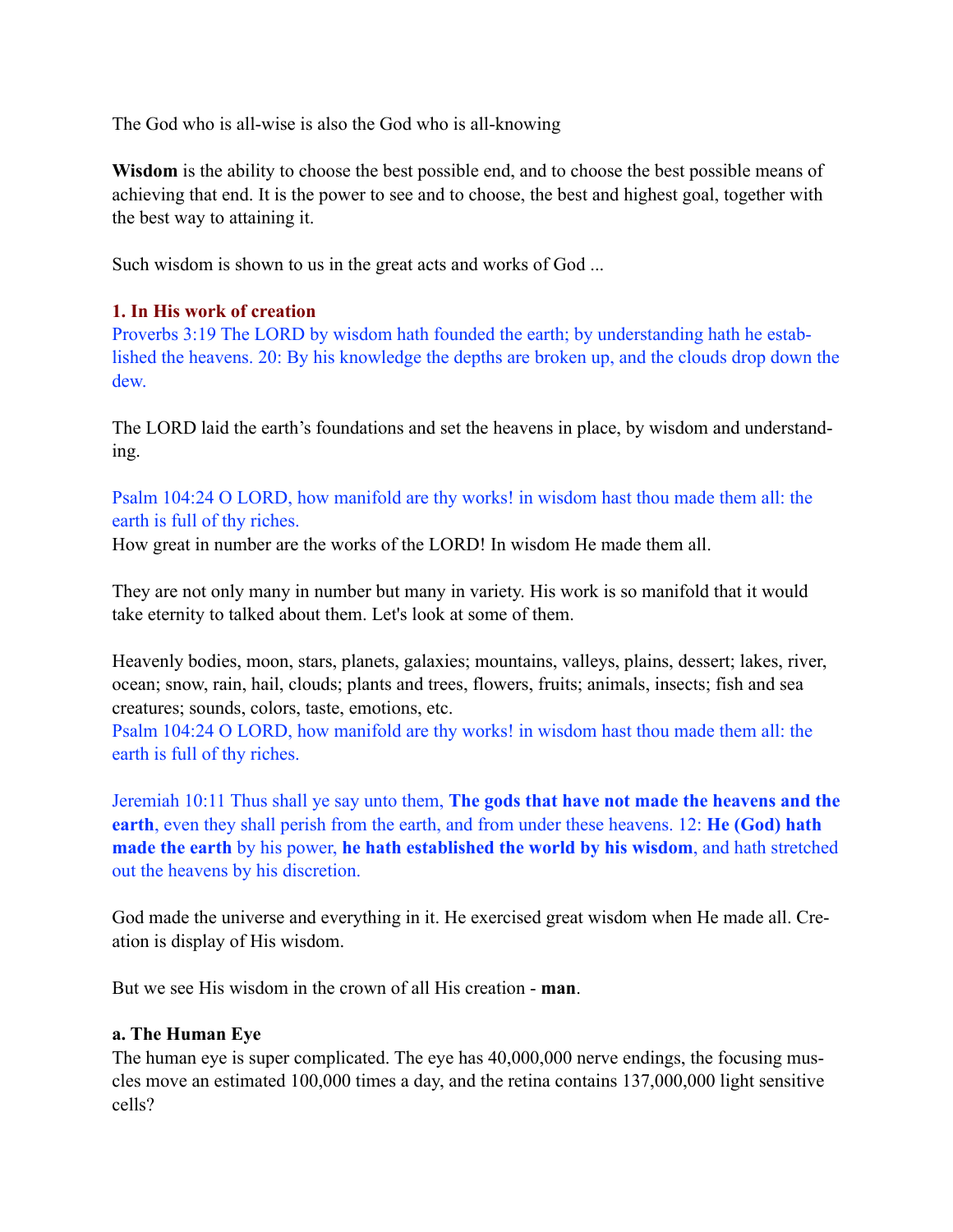The most complicated supercomputers in the world cannot do what our eyes can do in seconds. It was designed by God by His great wisdom.

Even Charles Darwin, the father of evolution said ... *"To suppose that the eye could have been formed by natural selection, seems I fully confess, absurd in the highest degree."* 

What he is saying is, it goes against common sense and logic, to think that the human eye is a result of random chance.

## **b. The Human Ear**

The human ear is amazing. How does it work? The way it works is, it's 24,000 "hair cells" convert vibrations to electrical impulses. It is capable of hearing sounds of astonishing low level acoustic energy. Under favorable conditions a normal person may actually perceive sound waves with the power of only  $10^{\wedge}$ -16 ( $1/10,000,000,000,000,000$ ) of a watt. This is so little energy that, if our ears were slightly more sensitive, we could actually hear the noise of the collision of molecules in the air.

We could also talk about human heart, brain, hand, fingers, feet, nose, toe, hair, finger nails, etc.

## **c. The Digestive System**

To sustain our body, we need energy and building materials. We need food. We need to eat. We need at least three and half pounds of daily food intake. And how is this done? Food is chewed by 32 teeth (one of our most precious possessions) where it is mixed by saliva, a mild digestant secreted from five glands located in the mouth area. Down the esophagus, digestion continues in the stomach, an amazing organ which must dissolve food and yet not dissolve itself. The acid in it would eat the varnish off a kitchen table in seconds. If this delicate balance is lost, ulcers (the process of the stomach digesting itself) results. The food then moves into the small intestine, a 20-foot tube which absorbs vitamins, minerals, and food into the bloodstream, then through the 5-foot long large intestine which absorbs water and other liquids. This then, is the 35-40 foot long nourishing canal.

Job 12:9 Who knoweth not in all these that the hand of the LORD hath wrought this? 10: In whose hand is the soul of every living thing, and the breath of all mankind. 11: Doth not the ear try words? and the mouth taste his meat? 12: With the ancient is wisdom; and in length of days understanding. 13: With him is wisdom and strength, he hath counsel and understanding.

Augustine *"Men go abroad to wonder at the height of mountains, the huge waves of the sea, the long course of rivers, the vast compass of the ocean, the circular motion of the star, but they pass by themselves and they don't even notice."*

## **2. In His work of providence**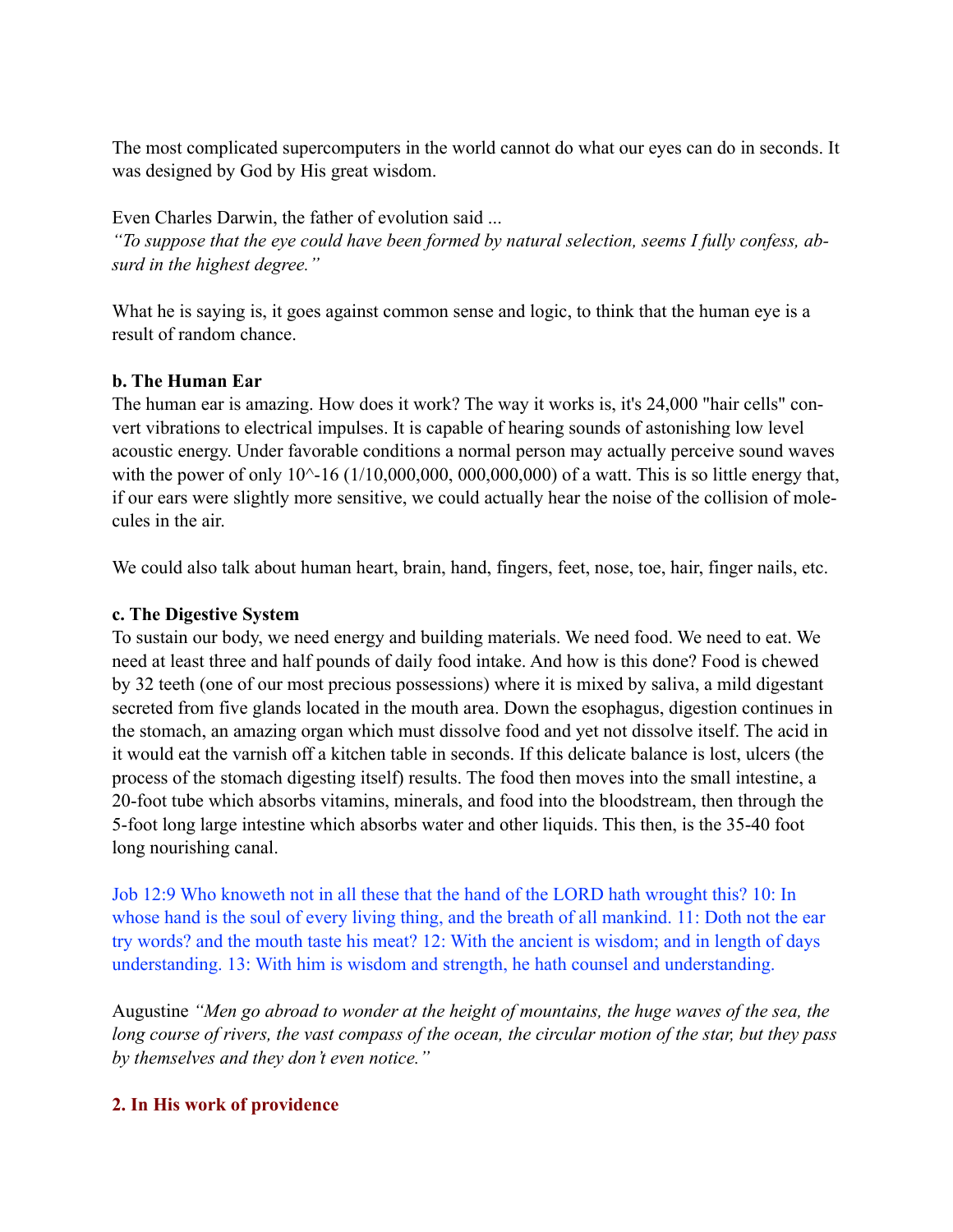His work of providence is His running, ruling, governing, preserving and caring for this world.

He wisely governs, rules and overrules all things, for the mutual good of men, and His own glory.

Romans 8:28 And we know that all things work together for good to them that love God, to them who are the called according to his purpose.

Ecclesiastes 3:1 To every thing there is a season, and a time to every purpose under the heaven: 2: A time to be born, and a time to die; a time to plant, and a time to pluck up that which is planted; 3: A time to kill, and a time to heal; a time to break down, and a time to build up; 4: A time to weep, and a time to laugh; a time to mourn, and a time to dance; 5: A time to cast away stones, and a time to gather stones together; a time to embrace, and a time to refrain from embracing; 6: A time to get, and a time to lose; a time to keep, and a time to cast away; 7: A time to rend, and a time to sew; a time to keep silence, and a time to speak; 8: A time to love, and a time to hate; a time of war, and a time of peace. 9: What profit hath he that worketh in that wherein he laboureth? 10: I have seen the travail, which God hath given to the sons of men to be exercised in it. 11: **He hath made every thing beautiful in his time**: also he hath set the world in their heart, so that no man can find out the work that God maketh from the beginning to the end.

### **3. In His work of redemption**

Romans 16:25 Now to him that is of power (able) to stablish strengthen) you according to my gospel, and the preaching of Jesus Christ, according to the revelation of the mystery, which was kept secret since the world began, 26: But now is made manifest revealed, disclosed), and by the scriptures of the prophets, according to the commandment of the everlasting God, made known to all nations for the obedience of faith: (to bring about the obedience of faith) 27: To God only wise, be glory through Jesus Christ for ever. Amen.

#### **Remember the definition of wisdom?**

**Wisdom** is the ability to choose the best possible end, and to choose the best possible means of achieving that end. It is the power to see and to choose, the best and highest goal, together with the best way to attaining it.

**To glorify God is the greatest goal of our salvation**, and God has chosen the perfect way to bring it about. No boasting in ourselves in the presence of God.

1 Corinthians 1:30 But of him are ye in Christ Jesus, who of God is made unto us wisdom, and righteousness, and sanctification, and redemption: 31: That, according as it is written, He that glorieth, let him glory in the Lord.

Ephesians 3:8 Unto me, who am less than the least of all saints, is this grace given, that I should preach among the Gentiles the unsearchable riches of Christ; : 9 And to make all men see what is the fellowship of the mystery, which from the beginning of the world hath been hid in God, who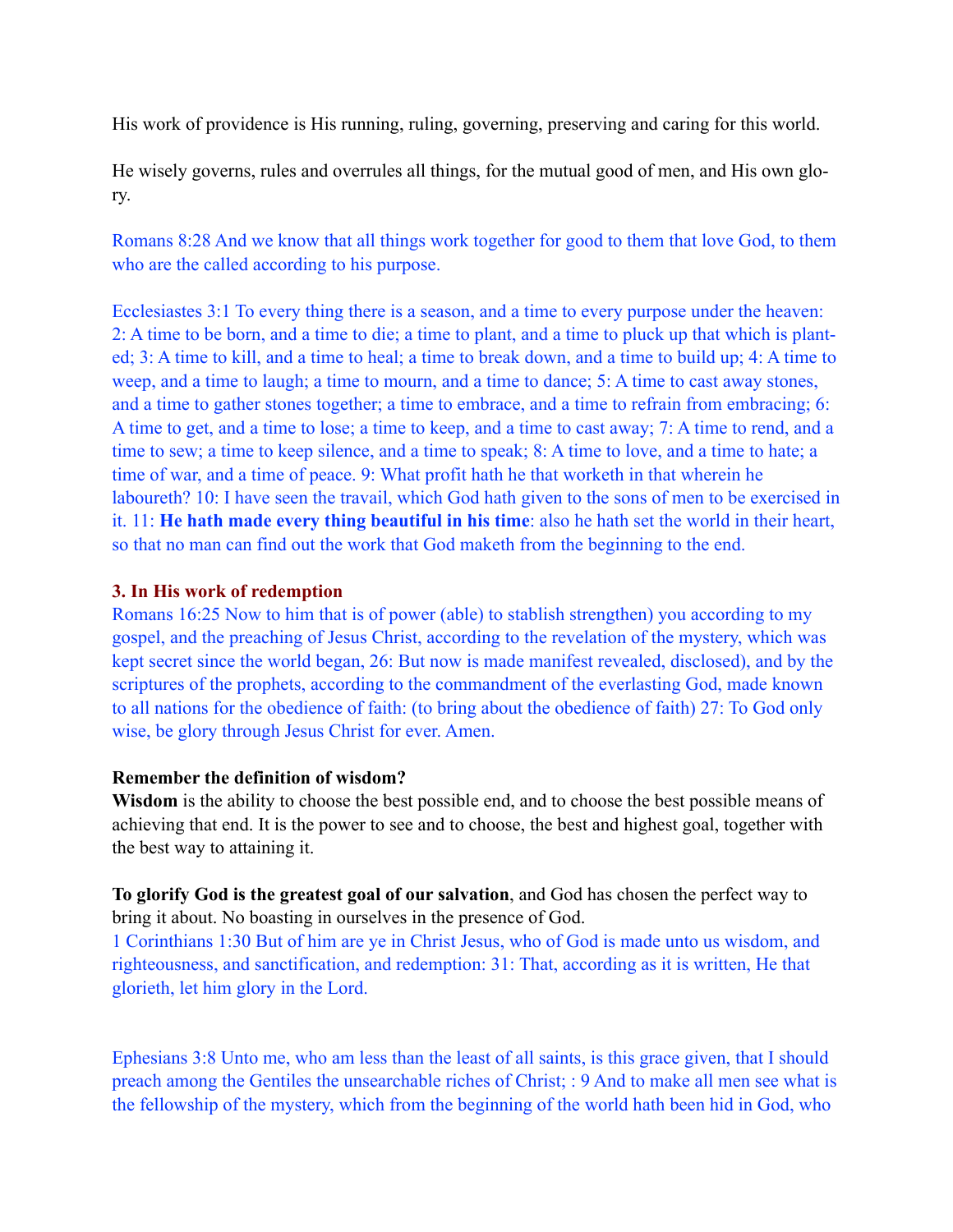created all things by Jesus Christ: 10: To the intent that now unto the principalities and powers in heavenly places might be known by the church **the manifold wisdom of God**,

1 Corinthians 2:1 And I, brethren, when I came to you, came not with excellency of speech or of wisdom, declaring unto you the testimony of God. 2: For I determined not to know any thing among you, save Jesus Christ, and him crucified. 3: And I was with you in weakness, and in fear, and in much trembling. 4: And my speech and my preaching was not with enticing words of man's wisdom, but in demonstration of the Spirit and of power: 5: That your faith should not stand in the wisdom of men, but in the power of God. 6: Howbeit we speak wisdom among them that are perfect: yet not the wisdom of this world, nor of the princes of this world, that come to nought: 7: But we speak the wisdom of God in a mystery, even the hidden wisdom, which God ordained before the world unto our glory: 8: Which none of the princes of this world knew: for had they known it, they would not have crucified the Lord of glory.

God came up with such a marvelous plan of salvation. God has worked it out through every stage of human history. God has made it all known through the gospel- such a God is truly the essence of wisdom!

## **The great dilemma**

We have a dilemma on the account of what man is and what he had done and who God is and what He must do.

Man is sinful. Man has offended God. Man deserves to be punished because of his sins.

God is holy, righteous and good. God is loving, merciful and gracious. God, because He is holy and righteous, must punish us because of our sins. But because He is merciful He wants to forgive and let us go. But if He does that, He would violate His justice.

## **In our legal system ...**

Proverbs 17:15 He that justifieth the wicked, and he that condemneth the just, even they both are abomination to the LORD.

To justify the wicked, that is to declare the guilty criminal as righteous when he is not, is an abomination to God. If an earthly judge were to do this it would be an abomination in God's sight. It would be a scandal. It would be a violation of justice.

## **How did God solve this dilemma?**

### The answer is **Substitution** ...

1 Peter 3:18 For Christ also hath once suffered for sins, the just for the unjust, (the innocent for the guilty, the righteous for the condemned) that he might bring us to God, being put to death in the flesh, but quickened by the Spirit: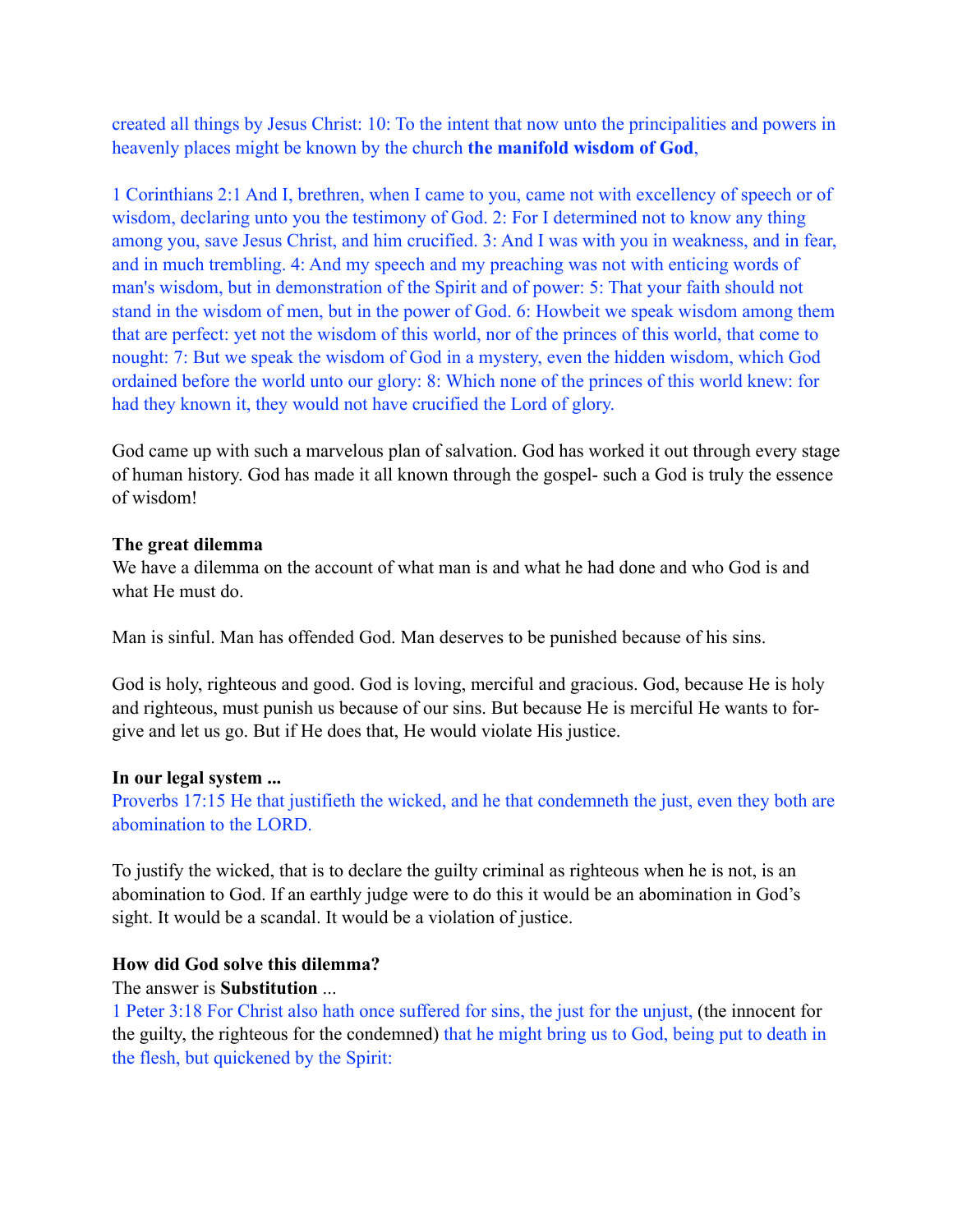This is a divine exchange. What an exchange! Jesus Christ taking our place. Instead of you and me paying for our sins, dying for our sins, Christ did it. He was punished for me. He suffered and died for my sins. He suffered and died for us.

Romans 5:8 But God commendeth his love toward us, in that, while we were yet sinners, Christ died for us. 9: Much more then, being now justified by his blood, we shall be saved from wrath through him.

Christ took upon Himself the guilt and paid the penalty of our sin

Galatians 3:13 Christ hath redeemed us from the curse of the law, being made a curse for us: for it is written, Cursed is every one that hangeth on a tree.

Christ redeemed us, bought us off from the curse of the law, having become what we were, on our behalf a "curse," that we might no longer be a "curse."

2 Corinthians 5:21 For he hath made him to be sin for us, who knew no sin; that we might be made the righteousness of God in him.

Christ was made a curse for us, was made sin for us that we might be made the righteousness of God in Him, that is, that His righteousness might be put to our account.

God places our guilt upon the account of Jesus Christ and places Christ's righteousness upon our account.

My sins became His and His righteousness became mine.

The Son of God became the Son of Man so the sons of men may become the sons of God.

O, behold the wisdom of God in saving sinners!

Romans 11:33 O the depth of the riches both of the wisdom and knowledge of God! how unsearchable are his judgments, and his ways past finding out!

## **Applications**

## **Do you want wisdom?**

#### **1. Go to God for wisdom**

James 1:5 If any of you lack wisdom, let him ask of God, that giveth to all men liberally, and upbraideth not; and it shall be given him.

1 Corinthians 1:30 But of him are ye in Christ Jesus, who of God is made unto us wisdom, and righteousness, and sanctification, and redemption: 31: That, according as it is written, He that glorieth, let him glory in the Lord.

If you have not yet bowed down to Christ the Lord, then do not hesitate. Run to Him who alone is able to deliver you from the wrath to come (1 Thessalonians 1:9-10). In Him alone is there